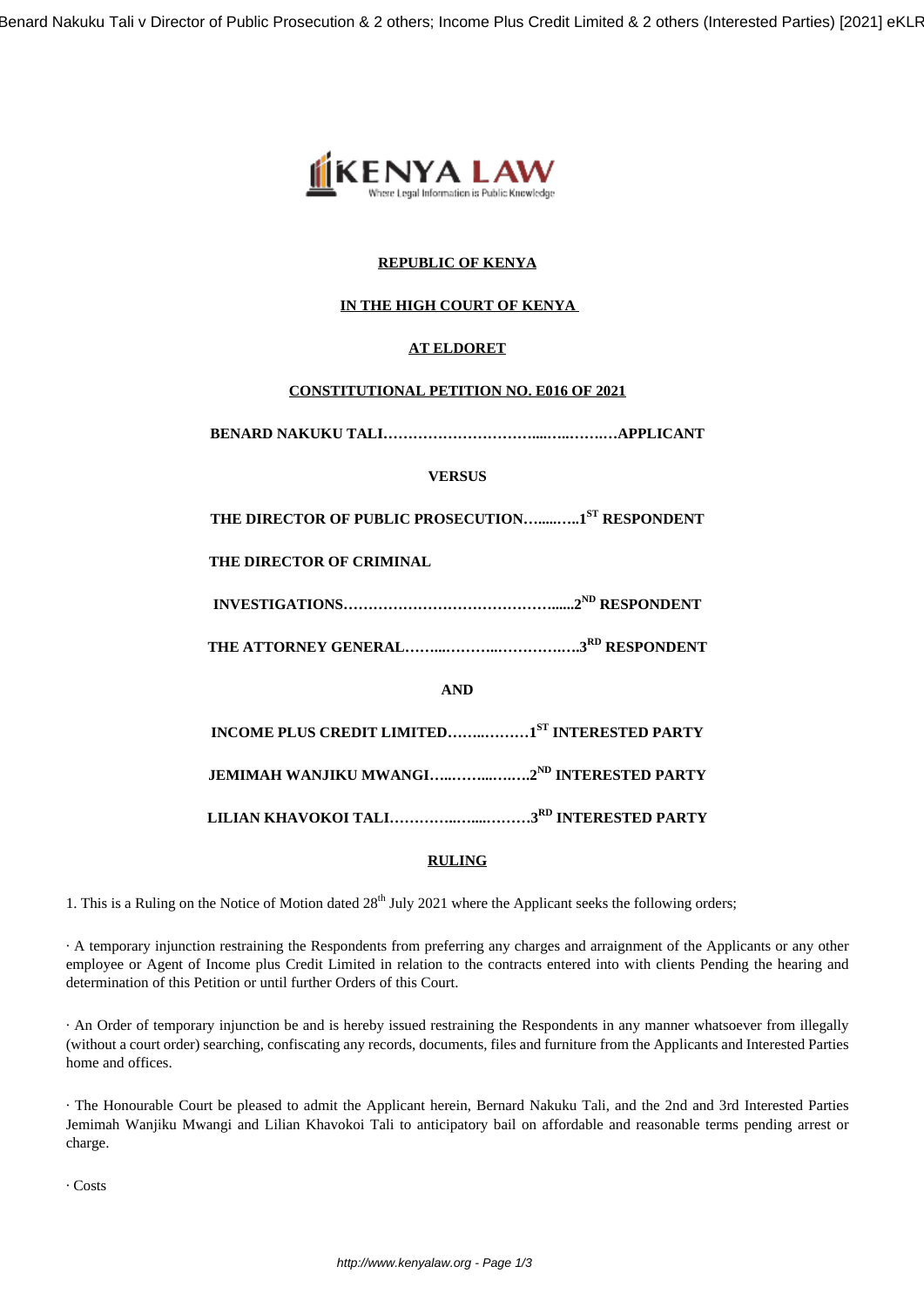2. The application is supported by an affidavit and submissions filed on 15<sup>th</sup> October 2021. The Applicant also filed a supplementary affidavit on  $24<sup>th</sup>$  September 2021. The Respondents filed submissions on  $21<sup>st</sup>$  October 2021. They also filed a replying affidavit on 20<sup>th</sup> September 2021.

3. The application is based on the grounds that the  $2<sup>nd</sup>$  respondent has claimed there are various complaints against the  $1<sup>st</sup>$  interested party at various police stations and they would want to arrest the Applicant and the Interested Parties. Further, that the 2<sup>nd</sup> respondent has since proceeded to arrest the Applicant without issuing any summons to him.

4. The Applicant contended that on various dates the  $2<sup>nd</sup>$  respondent continuously issued arbitrary and endless summons to the Applicant and other employees of the  $1<sup>st</sup>$  interested party for inquiry into issues that are civil and contractual in nature. The  $2<sup>nd</sup>$ respondent has also stormed into branches of the 1<sup>st</sup> interested party's offices in Eldoret, Kisumu, Nakuru and Kitale, conducted searches and seized office documents, records and furniture without warrants. It is the applicant's case that the intended arrest and arraignment of the applicant is an illegality. The respondent's actions amount to an abuse of power and is a manifest exercise of unfair administrative action.

### **The Response**

5. The Respondents raised the issue of res judicata and contended that the present application is similar to the original application dated  $19<sup>th</sup>$  July 2021 that was heard and determined by Hon. Lady Justice Sewe in her ruling dated  $26<sup>th</sup>$  July 2021. The wording has changed but the nature of the orders remains the same.

6. The Respondents submitted that the principles on which courts grant conservatory orders are well settled in **Centre for Rights Education Creation and Awareness (CREAW) & 7 Others v Attorney General, Petition no. 16 of 2011.** It was further submitted that the courts are extremely reluctant to interfere with the constitutional discretion given to the DPP and the National Police Service and the petitioner has not met the threshold for conservatory orders to be issued.

7. The Respondents cited **Richard Makhanu v Republic (2014) eKLR** on the issue of anticipatory bail or bond and submitted that the petitioner was released on free bond. It was further submitted that there is no reason for him to fear that he will be illegally detained.

8. The Respondents submitted that proceedings are held in camera where the security of the litigants or witnesses is in grave danger. The petitioner has not indicated that he is in danger. It was further submitted that the petitioner has not illustrated how he stands to suffer if the police continue to investigate him. He has failed to show how a decision to charge him, if made, will be tainted with illegality or unconstitutionality.

9. The Respondents submitted that the amended application is res judicata and the court should not grant any of the orders.

#### **Determination**

10. Upon considering the pleadings, submissions by rival parties and all the authorities relied on, I have identified the following issues for determination;

- 1. Whether the application is Res Judicata
- 2. Whether anticipatory bail should be granted
- 3. Whether the proceedings should be held in camera

#### **Whether the application is res judicata**

12. Section 7 of the Civil Procedure Act provides as follows on Res Judicata;

**No court shall try any suit or issue in which the matter directly and substantially in issue has been directly and substantially**